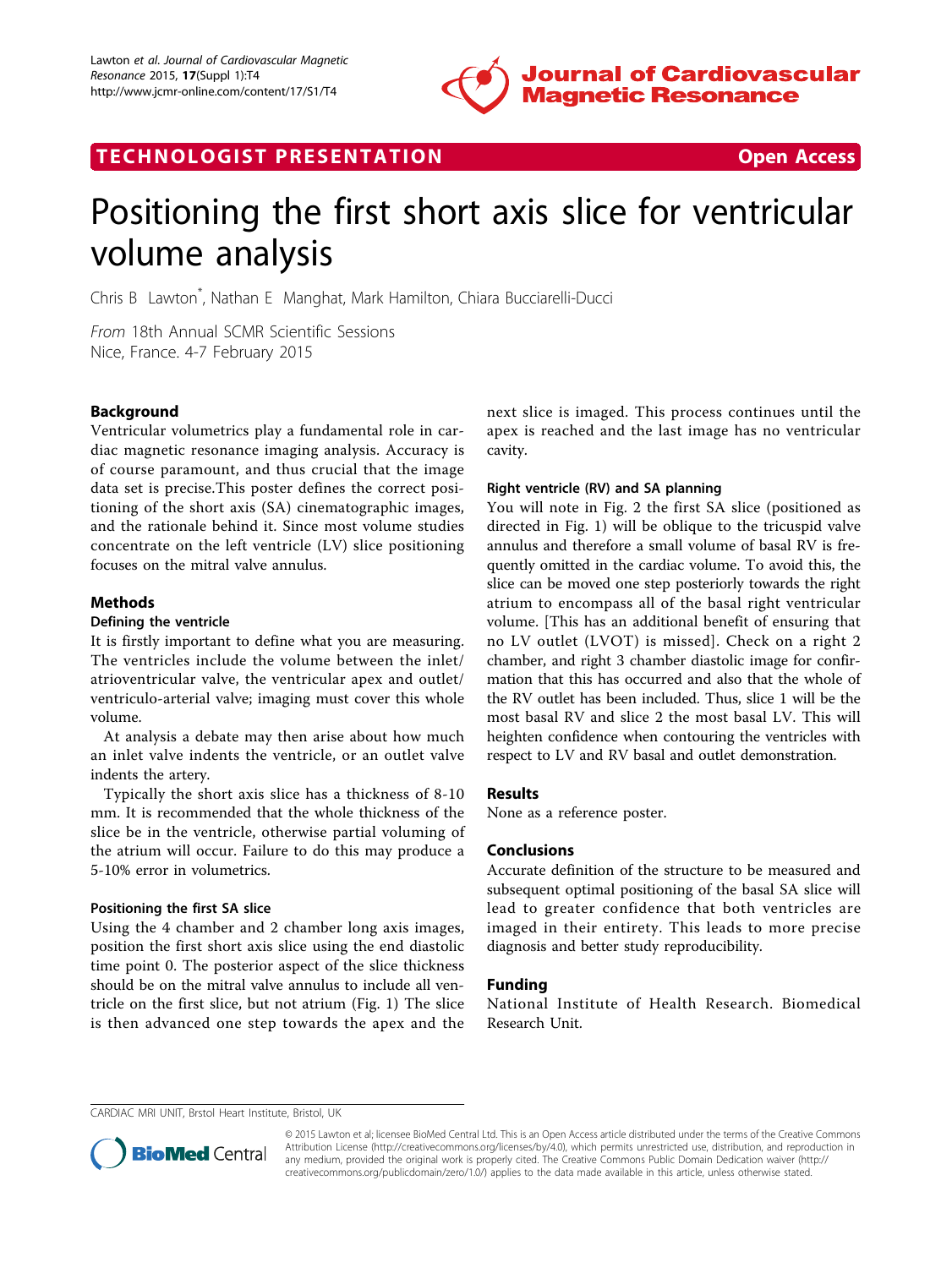<span id="page-1-0"></span>

Figure 1 First SA slice is positioned with posterior aspect of the slice on the MV annulus.



Figure 2 These images show the first SA slice and the omitted RV and LVOT if the slice is not moved toward the RA.